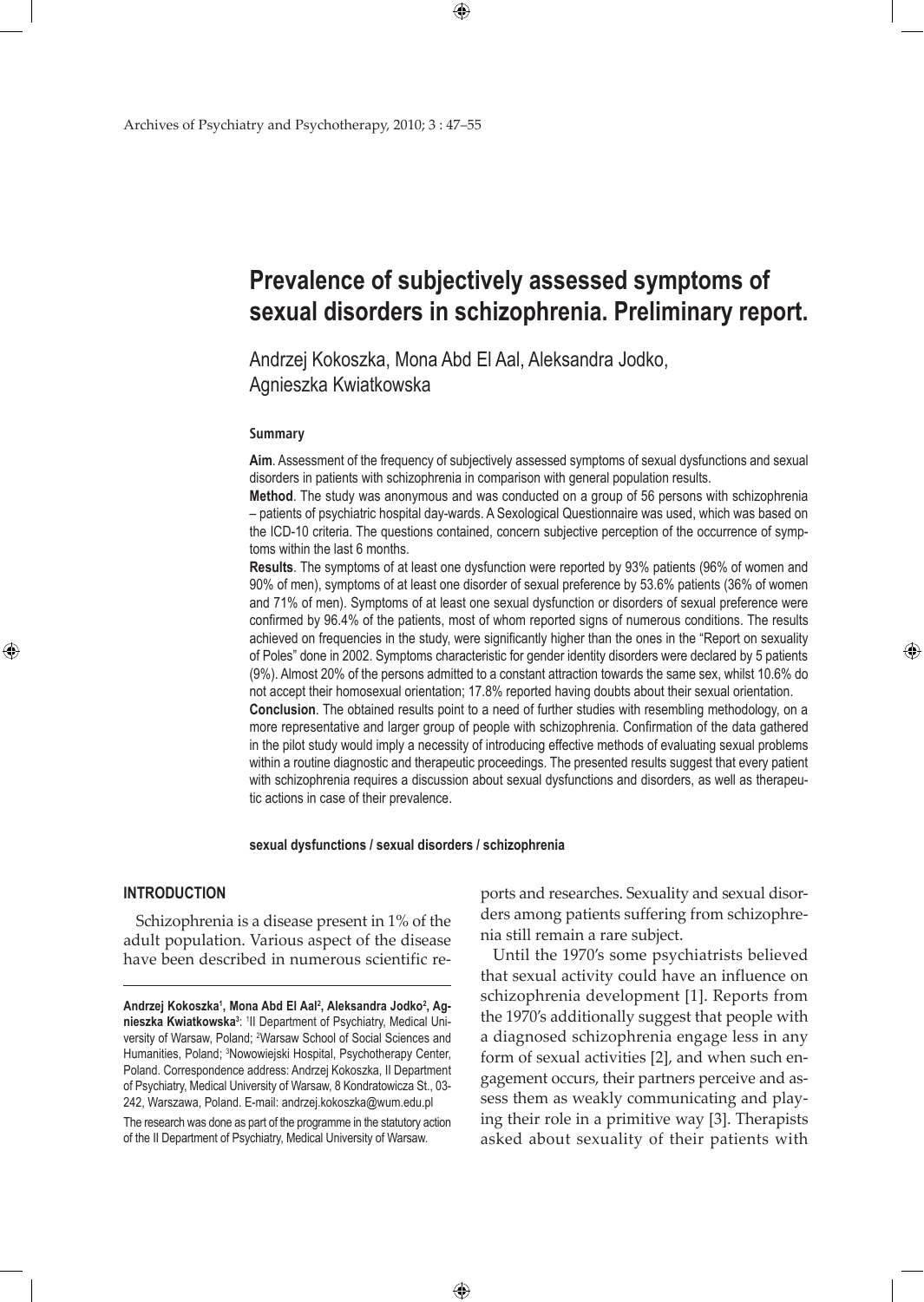schizophrenia, thought that their patients cannot cope with their sexuality and discussing this issue can, not only trigger undesired behaviour, but also slow down their recovery [4].

Sexual activity nowadays is not seen as a reason of psychosis – currently conducted researches dispel many myths, nevertheless not much is known about sexual functioning of people with diagnosed schizophrenia. According to Buddeberg and collaborators [5] for 80% of patients, sexuality and its disorders are a crucial element of life. Causes of sexual disorders in a group of people with a diagnosed schizophrenia are complex, the illness itself has and undoubted influence – its chronicity, as well as symptoms and treatment.

Baggaley [6] reports that not systematic researches carried for a long time have shown that sexual disorders dissemination among suffering of schizophrenia, both in treated patients and not treated is high and concerns about 30-80% women and about 45-80% men. It is also higher than sexual dysfunctions among patients treated for other mental disorders. Results of researches show that lack of interest in initiating sexual contacts among mentally ill men, even in a period before a psychosis, is more frequent than in a healthy men group [7]; and that according to people with diagnosed schizophrenia, their needs of 'personal relations' are the most unfulfilled [8]. Also results of McCann's work [9] and those of Volman's and Landeen's [10] prove that in spite of difficulties, people with schizophrenia show an interest in discussing issues connected to their sexuality and their intimate life. They also feel the need of establishing sexual relationships.

Aizenberg and co-workers' research [11], who compared frequency of sexual dysfunctions among groups of patients with schizophrenia: a) treated, b) not treated with psychotropic medicine, c) control group consisting of healthy patients, shows that in both groups of ill persons dysfunctions occurred significantly more often than in the control group. Failure of genital response and orgasmic dysfunction were more frequent in treated persons, while in the ill and not treated patients, a lack or loss of sexual desire was significantly more often.

According to Bitter's and collaborators' data [12] 37% of 570 patients with the first episode of schizophrenia examined by him, declared occurrence of dysfunction before starting therapy; whereas Gabay's and collaborators' research conclusions show that people with diagnosed schizophrenia in 50% of cases declared having regular sexual relationships, 32% had an intercourse in a month preceding the research, 36% reported sexual problems, and only 5% claimed to have had a constant partner.

 Frequent occurrence of sexual disorders as side effects of neuroleptics is a separate problem. Sexual dysfunctions, which are a negative effect of medications, impair not only a patient's psychic sphere, his or her self-esteem, comfort and quality of life, but also an attitude towards the medication taken and what follows - his or her readiness for co-operation in treatment. According to Fleischhacker and collaborators [14] and Perkins [15], sexual dysfunctions are one of the main reasons for not obeying recommendations concerning use of anti-psychotropic medications. At the same time only 10% of the patients treated pharmacologically report (unasked) sexual disorders as an outcome of taking medication [16].

⊕

First reports about sexual dysfunctions caused by neuroleptics were published in 1968 [17 ref: 18]. In 1989 Segraves [19] described research results according to which 30-60% of men taking psychotropic medication declared erectile dysfunction (difficulty in developing or maintaining erection) and premature or delayed ejaculation. Research results from 2003 [20] indicate sexual dysfunctions in 80-90% of persons treated with traditional neuroleptics. Weaken desire and lower ability of having an orgasm are relatively frequent. The most often adverse effect of anti-psychotic medications is decreased libido caused by an antagonist effect in connection to dopamine and an increase of prolactin level caused by blocking dopamine activity, which may lead not only to libido decrease, but also to menstruation disorders, galactorrhoea, erectile dysfunctions. Limited sexual desire, difficulties in achieving orgasm and limited experiencing of it are particularly frequent among women. Moreover, the medication can cause vaginal dryness (failure of lubrication), atrophy followed by pain during an intercourse (nonorganic dyspareunia).

Also other adverse reactions, such as sedation or gaining body weight can, in a non-spe-

Archives of Psychiatry and Psychotherapy, 2010; 3 : 47–55

 $\bigoplus$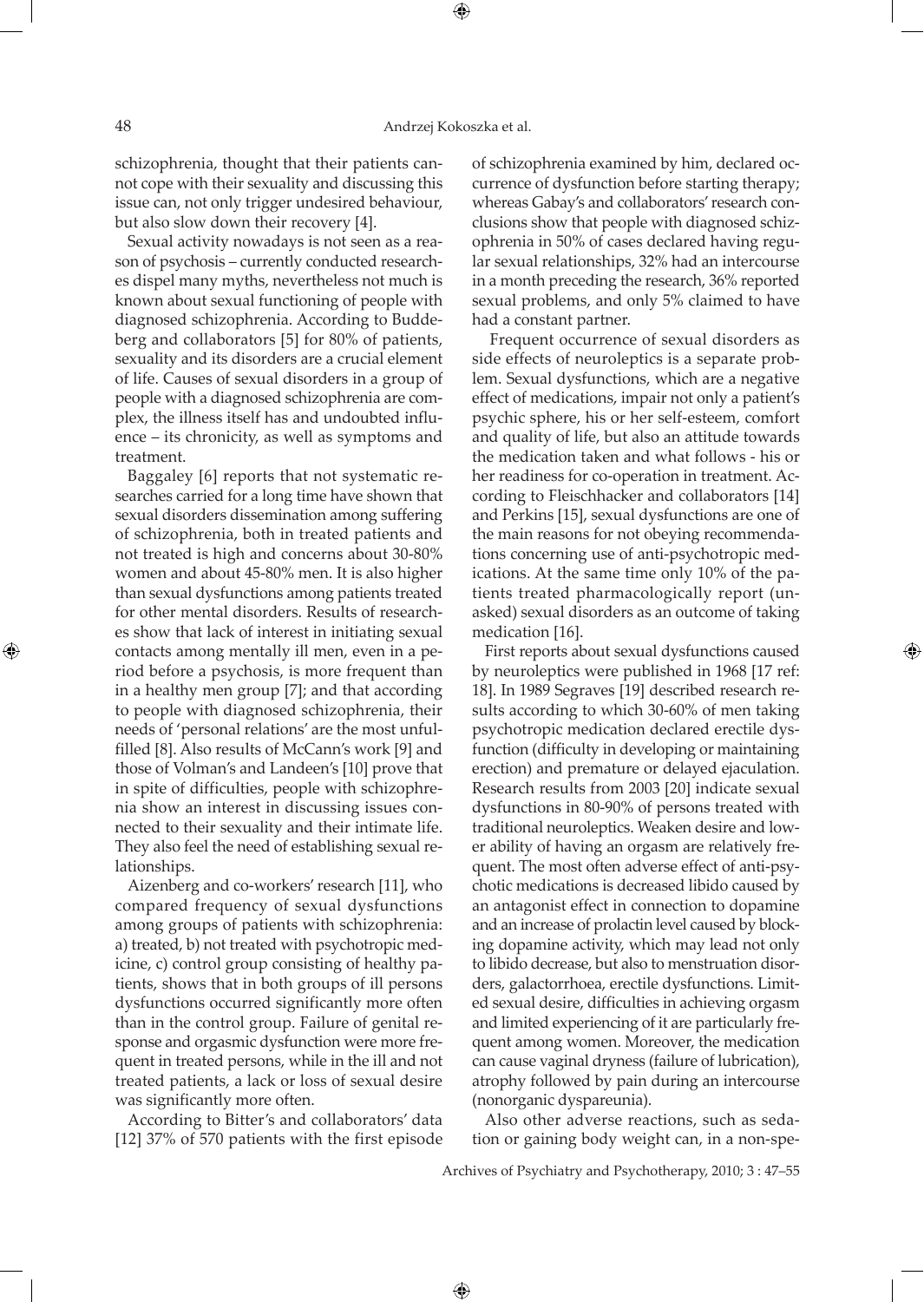cific way, lead to a decrease of sexual interests. Extra pyramidal symptoms can hamper sexual activity making more precise movements difficult, and drug-induced hyperprolactinaemia can lower sexual desire by limiting the testosterone level.

Research on influence of specific antipsychotic drugs on sexual function reveal varied results. According to some reports, sexual dysfunctions occur in 30-60% of persons treated with traditional antipsychotic drugs (e.g. haloperidol, fluphenazine, chloropromazine); among atypical antipsychotic drugs, hyperprolactinaemia is most often caused by risperidone (89%), compared to 24% dysfunction occurrence in persons using olanzapine and 0% clozapine [21]. Research results from 2003 [22] suggest that in a group of 636 persons treaded with one neuroleptic for at least 4 weeks, sexual dysfunctions occurred in 43% of the ones who used risperidone, 38% using haloperidol, 35% using olanzapine, 18% using quentiapine. Research from 2006 [23] on 3828 patients with schizophrenia point at sexual dysfunction occurrence in 71.1% (N=188) of patients treated with haloperidol, 67.8% (N=860) treated with risperidone, 60.2% (N=142) treated with quentiapine and 55.7% (N=2638) treated with olanzapine. Kelly and Conley research, also in 2006 [24], indicated dysfunction occurrence in 78% of persons treated with fluphenazine, 50% treated with quentiapine and 42% of patients who used risperidone. Moreover, a lack of correlation between the dysfunction and prolactin level was confirmed. A better subjective feeling of orgasm was noticed best in the group treated with quentiapine, whereas 55% of those treated with risperidone and 40% treated with quentiapine declared a better feeling connected with their own sexuality than during treatment with first generation drugs.

⊕

Having done a thorough review of issues connected with sexuality in schizophrenia, Kasperek-Zimowska and collaborators claim that the most important factor triggering sexual disorders in schizophrenia is a clinical picture – disturbing personal and social functioning [25].

The aim of this research was to assess the frequency of sexual disorders in patients with diagnosed schizophrenia in comparison with general population results. Sexual disorders prevalence in the general population was based on data presented in "Report on Sexuality of Poles" by Lew-Starowicz from 2002 [26] and other sources quoted by the same author.

#### **Material and method**

The group consisted of persons with diagnosed schizophrenia treated in out-patient psychiatric clinic in Warsaw and its surroundings. Among 56 persons – there were 25 women and 31 men aged between 20 and 71. 44.6% of the patients taking part in the research had a partner in the last 6 months, out of which 25% questioned were living together with their partners during the research.

The research was anonymous and carried out in smaller groups. Prior to the research, patients were informed about the rules and when they agreed to take part, the patients were asked to sing a Conscious Agreement Form.

The tool used to conduct the research was a Sexological Questionnaire [27], based on the diagnostic criteria included in ICD-10. Part A of the questionnaire includes questions about basic sociodemographic data – gender, age, education, address, marital status, diagnosis, any somatic illnesses, drugs taken, length of therapy and questions about partnership and living together with a partner. Part B of the questionnaire includes 12 questions concerning subjectively assessed symptoms of sexual dysfunctions, two referring to experiencing symptoms of gender identity disorders, 13 questions referring to disorders of sexual preference symptoms and 3 to sexual orientation.

Part C of the sexological questionnaire, which refers to the use of the Internet, will not be subject of this report (the results have been published separately [28]). All questions referred to the period of 6 months prior to the study. Answers were marked on Likert scale – from "always" through "often" to "never." Initial questionnaire assessment results show that it has high sensitivity and relatively good specificity [27].

#### **Results**

 $\bigoplus$ 

Results presented below include added answers from the questionnaire to "always" or "often" questions about complaints, sensations and

Archives of Psychiatry and Psychotherapy, 2010; 3 : 47–55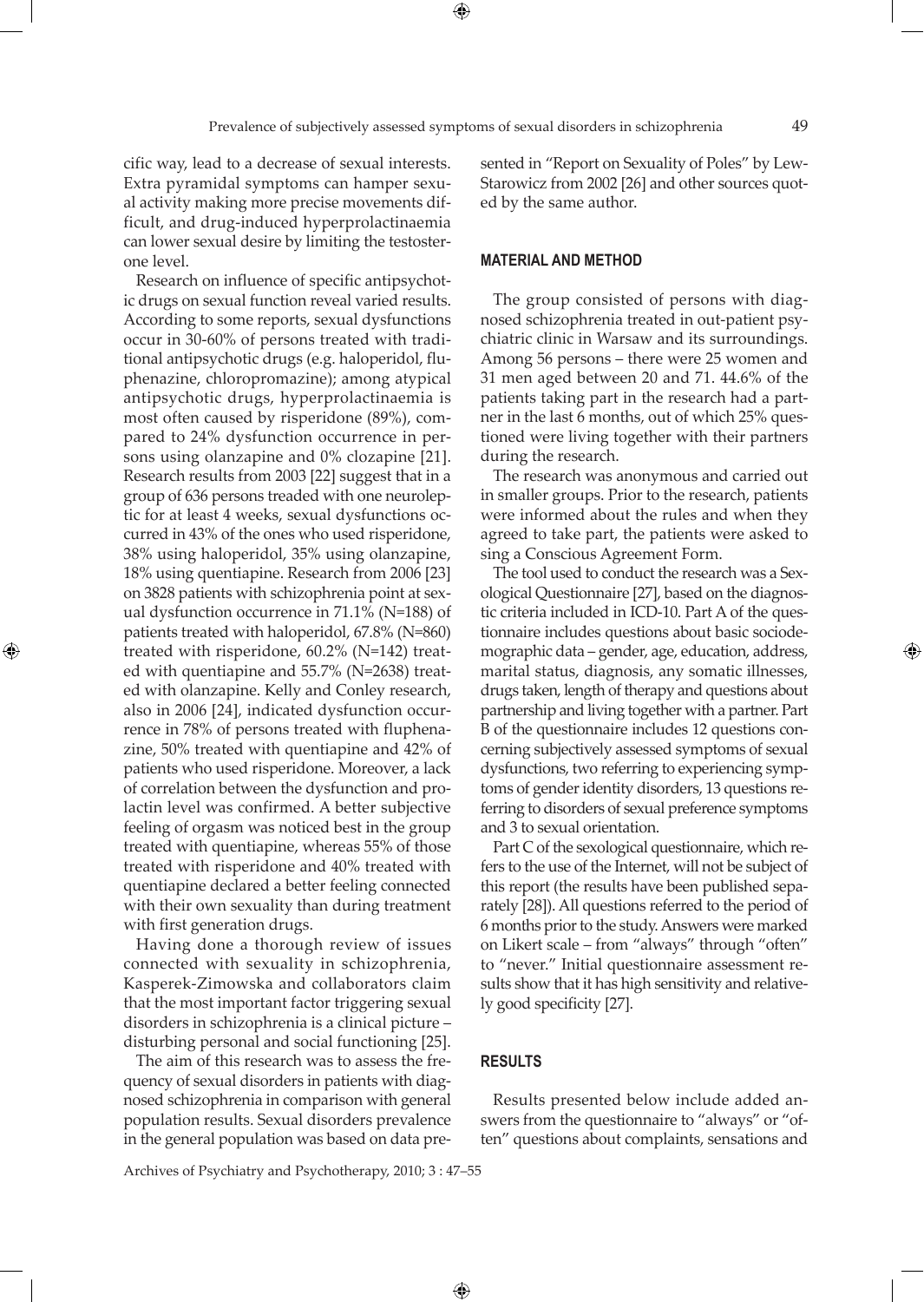⊕

experiences related to sex functioning present during six months prior to the study. It has been stated that persons who in that period lived together with a partner, more often indicated having sexual dysfunction. At the same time, women have been noticed to have varied sexual dysfunctions more often than men.

Experiencing symptoms characteristic for at least one dysfunction "always" or "often" was reported by 93% of the questioned (96% women and 90% men), no sexual dysfunction was reported only by one woman (4%) and three men (10%). Subjectively assessed symptoms of 2 dysfunctions occurred in  $16\%$  (N=9) of the questioned (8% women – N=2 and 22% men – N=7), 3 dysfunctions in another 16% (N=9) (20% women –  $N=5$  and 13% men –  $N=4$ ). Occurrence of 4 or more dysfunctions was reported by 61% ( $N=34$ ) of the questioned ( $68\%$  women –  $N=17$ and  $55\%$  men – N=17). The results are presented in Tab. 1.

**Table 1.** Frequency of reporting symptoms of sexual dysfunctions in patients with schizophrenia.

| Number<br>of dysfunctions | Total    | Women    | Men      |
|---------------------------|----------|----------|----------|
| At least 1                | 92.8%    | 96%      | 90.3%    |
|                           | $N = 52$ | $N = 24$ | $N = 28$ |
|                           |          | N        | 0        |
| 2                         | 16%      | 8%       | 22%      |
|                           | $N=9$    | $N=2$    | $N=7$    |
| 3                         | 16%      | 20%      | 13%      |
|                           | $N=9$    | $N=5$    | $N=4$    |
| 4 or more                 | 61%      | 68%      | 55%      |
|                           | $N = 34$ | $N = 17$ | $N = 17$ |

Lack or loss of sexual desire was declared by 68% of the questioned women and 71% men, which surpasses a frequency of this dysfunction in the general population (25% women, 8% men). Significant differences between the questioned group and general population also concerned symptoms of sexual aversion (86% of the questioned women and 56.7% of the questioned men), symptoms of failure of genital response (45.2% men declared difficulties with developing erection, while in the general population this problem concerns 8% of men; 56% of women declared failure of lubrication, present in 12% of general population) and symptoms

of orgasmic dysfunction (76% stated lack of orgasm, in 43% men orgasm is delayed). Self assessed sense of symptoms of nonorganic vaginismus was present in 44% of women (2% of the general population). However, painful discomfort accompanying an intercourse was declared by 32% of women and 6.5% of men. An interesting result concerning an excessive sexual drive turned out in a group of female patients – a self assessed sense of symptoms characteristic of this dysfunction was reported by 32% of the questioned women which exceeds the result of similar symptoms in men (their result does not differ from the general population results). Results accordance was also achieved with a reference to premature ejaculation. Tab. 2 – *next page,* presents collective results of the research concerning frequency of sexual dysfunctions in a group of questioned women and men with a comparison to a general population.

Symptoms of gender identity disorders were noted by 5% (N=2) of the participating women and 9.6% (N=3) men (Tab. 3 – *next page*). The results have to be interpreted with care, bearing in mind that disorientation accompanying psychotic symptoms can also affect perceiving own sexuality and also considering sexual illusions (including being convinced to belong to the opposite gender) at various stages of illness development.

In a group of questions referring to disorders of sexual preference (in spite of difficulties in relating them to the general population), the results indicate that men declared such symptoms considerably more often, especially with a reference to masochistic, sadistic and fetishistic needs and using a fetish in order to achieve sexual arousal. Symptoms of at least one kind of disorder of sexual preference occurred in 53.6% (36% women and 71% of the men) – including 1 disorder in 17.8% (N=10) (including 20% of women – N=5 and 16.1% men – N=5), 2 in 16% (N=9) (including  $8\%$  of women – N=2 and 16.1  $\%$  men  $-$  N=7), 3 in 7.1% (N=4) of the participants (including  $4\%$  women – N=1 and  $9.7\%$  men – N=3), and 4 or more in 14.3% (N=8) (including 4% of women –  $N=1$  and 22.6% men –  $N=7$ ) of the participants. In total, 36% of the participating women and 71% of the participating men declared symptoms of at least one disorder of sexual preference. Symptoms of at least one sexual dysfunc-

Archives of Psychiatry and Psychotherapy, 2010; 3 : 47–55

 $\bigoplus$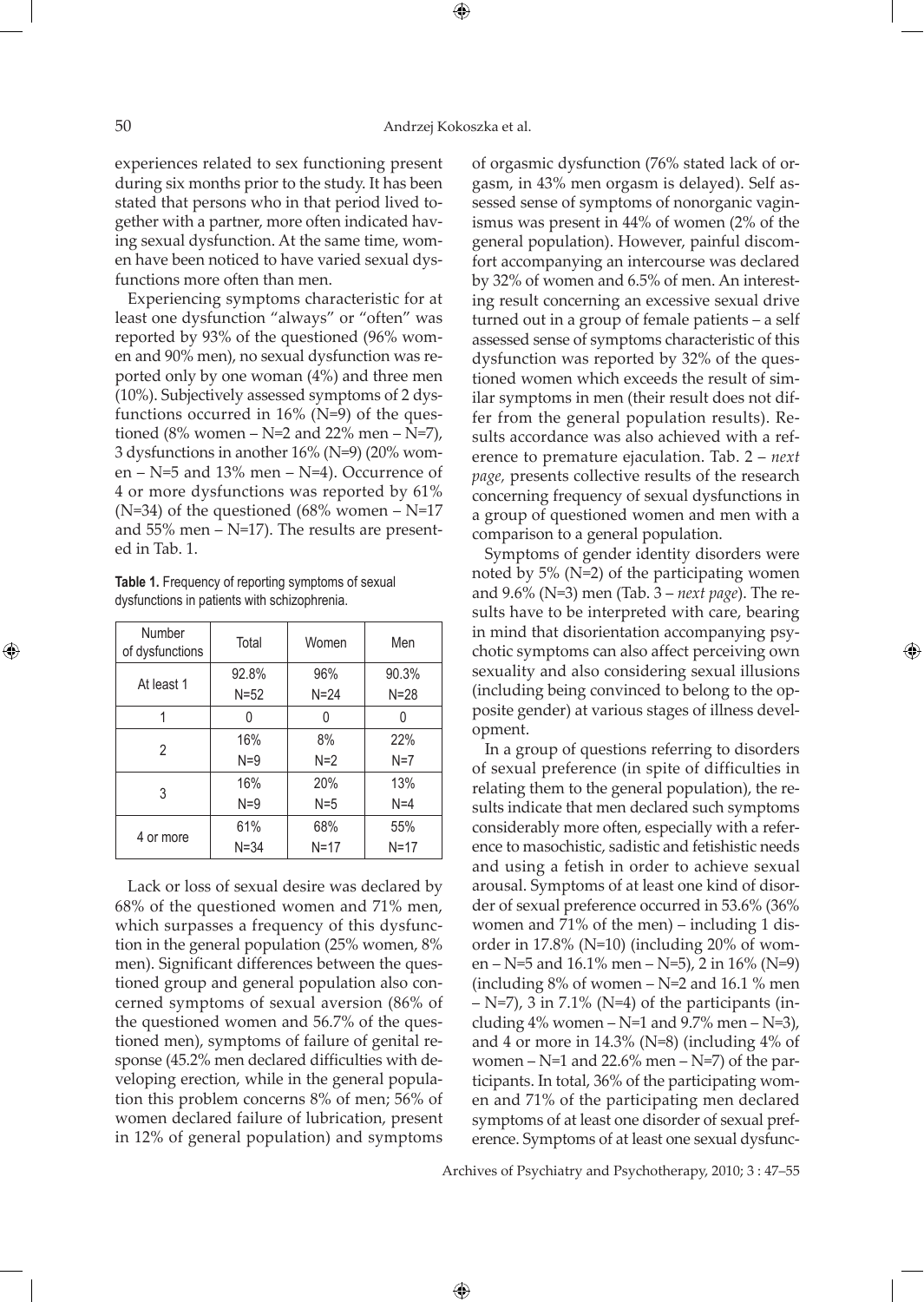Prevalence of subjectively assessed symptoms of sexual disorders in schizophrenia 51

 $\bigoplus$ 

| with the general population.                                                                                |                      |                      |                         |                         |
|-------------------------------------------------------------------------------------------------------------|----------------------|----------------------|-------------------------|-------------------------|
| Sexual dysfunction                                                                                          | In any<br>occurrence | In any<br>occurrence | Data from<br>the report | Data from<br>the report |
|                                                                                                             | Women                | Men                  | % Women                 | % Men                   |
| Lack or loss of sexual desire                                                                               | 68%<br>$N=17$        | 71%<br>$N=22$        | 25                      | 8                       |
| Sexual aversion                                                                                             | 68%<br>$N=17$        | 54.8%<br>$N=17$      | 3                       |                         |
| Failure of genital response (erectile disorder:<br>insufficient erection before intercourse)<br>(only in M) |                      | 45.2%<br>$N=14$      |                         | 8                       |
| Failure of genital response (erectile disorder:<br>insufficient erection during intercourse)<br>(only in M) |                      | 54.8%<br>$N = 17$    |                         | 8                       |
| Failure of genital response (vaginal dryness) (only F)                                                      | 56%<br>$N=14$        |                      | 12                      |                         |
| orgasmic dysfunction (anorgasmy)                                                                            | 76%<br>$N=19$        |                      | 10                      |                         |
| orgasmic dysfunction (inhibited orgasm)                                                                     | 44%<br>$N=11$        | 43.3%<br>$N=13$      | 17                      | 4                       |
| Premature ejaculation<br>(only in M)                                                                        |                      | 32.3%<br>$N=10$      |                         | 32                      |
| Nonorganic vaginismus<br>(only in F)                                                                        | 44%<br>$N=11$        |                      | $\overline{2}$          |                         |
| Nonorganic dyspareunia                                                                                      | 32%<br>$N=8$         | 6.5%<br>$N=2$        | 13                      | 2                       |
| Excessive sexual drive                                                                                      | 32%<br>$N=8$         | 19.4%<br>$N=6$       |                         | 19                      |

**Table 2.** Frequency of reporting symptoms of sexual dysfunctions in patients with schizophrenia in comparison with the general population.

**Table 3.** Frequency of reporting symptoms of gender identity disorders in patients with schizophrenia in comparison with the general population.

| <b>Disorder</b>             | In any<br>occurrence | In any<br>occurrence | Data<br>from the report | Data<br>from the report |
|-----------------------------|----------------------|----------------------|-------------------------|-------------------------|
|                             | Women                | Men                  | % Women                 | % Men                   |
| Transsexualism              | 2.5%<br>$N=1$        | 3.2%<br>$N=1$        | 0.001                   | 0.003                   |
| Dual-role<br>transvestitism | 2.5%<br>$N=1$        | 6.4%<br>$N=2$        |                         |                         |

 $\bigoplus$ 

tion or disorder of sexual preferences were confirmed by answers of 96.4% of the participants.

⊕

19.4% of men shown masochistic tendencies (2.5% of the men are estimated to have this paraphilia), 29% indicated a need of using fetishes in order to achieve sexual arousal (in the estimated data, 11% of the men are touched by fetishism), needs featuring sexual sadism was reported by 4% of the women and 16.1% men (general population data indicate this disorder in 5% of the men). Sexual desire towards under aged boys were declared by 3.2% men. 32% of the women indicated experiencing symptoms characteristic for disorders of sexual preference. Most often they concerned a need of furtively watching others in intimate situations (16%), hetero-

Archives of Psychiatry and Psychotherapy, 2010; 3 : 47–55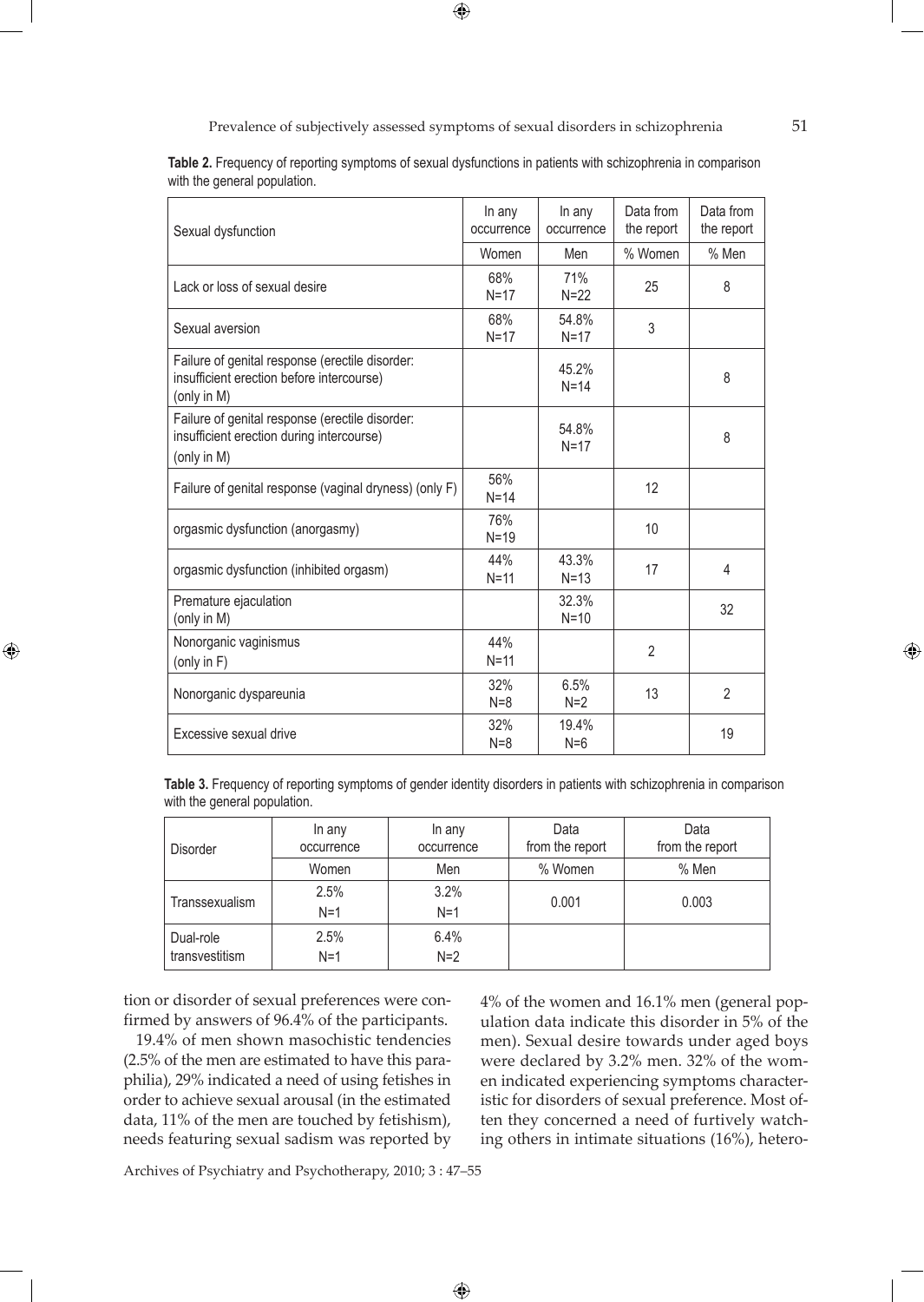#### 52 Andrzej Kokoszka et al.

 $\bigoplus$ 

sexual pedophile tendencies (12% compared to 0.8% in the general population) and frotteurism (12%). Frequency of reporting symptoms of sexual dysfunctions results are presented in Tab. 4 and Tab. 5.

Almost 20% (N=11) of the participants declared a constant desire towards persons of the same gender (including  $2\%$  of the women  $-N=5$ and  $19.4\%$  of the men  $-N=6$ ), almost half of them 10.6% (N=6) claim that they do not accept their

⊕

| Table 4. Frequency of reporting symptoms of disorders of sexual preference in patients with schizophrenia |  |
|-----------------------------------------------------------------------------------------------------------|--|
| in comparison with the general population                                                                 |  |

| <b>Disorder</b>                | In any<br>occurrence | In any<br>occurrence | Data<br>from the report | Data<br>from the report |
|--------------------------------|----------------------|----------------------|-------------------------|-------------------------|
|                                | Women                | Men                  | % Women                 | % Men                   |
| Fetishism                      | 4%<br>$N=2$          | 29%<br>$N=9$         | 6                       | 11                      |
| Fetishistic transvestitism     | 4%<br>$N=2$          | 3.2%<br>$N=1$        |                         |                         |
| Exhibitionism                  | 8%<br>$N=4$          | 16.1%<br>$N=5$       |                         |                         |
| Voyeurism                      | 16%<br>$N=8$         | 51.6%<br>$N=16$      |                         |                         |
| Pedophile - interest in boys   | 12%<br>$N=6$         | 3.2%<br>$N=1$        | 1.3                     | 0.8                     |
| Pedophilia - interest in girls | 4%<br>$N=2$          | 6.5%<br>$N=2$        | 0.8                     | 8.6                     |
| Sadism                         | 4%<br>$N=2$          | 16.1%<br>$N=5$       | $\overline{2}$          | 5                       |
| Masochism                      |                      | 19.4%<br>$N=6$       | 4.6                     | 2.5                     |
| Frotteurism                    | 12%<br>$N=6$         | 29%<br>$N=9$         |                         |                         |
| Zoophilia                      |                      | 3.2%<br>$N=1$        |                         |                         |

**Table 5.** Frequency of reporting symptoms of disorders of sexual preference in patients with schizophrenia

| Number of disorders | Total    | Women | Men    |
|---------------------|----------|-------|--------|
| At least 1          | 53.6%    | 36%   | 71%    |
|                     | $N = 30$ | $N=9$ | $N=22$ |
|                     | 17.8%    | 20%   | 16.1%  |
|                     | $N=10$   | $N=5$ | $N=5$  |
| 2                   | 16.07%   | 8%    | 22.5%  |
|                     | $N=9$    | $N=2$ | $N=7$  |
| 3                   | 7.1%     | 4%    | 9.7%   |
|                     | $N=4$    | $N=1$ | $N=3$  |
| 4 or more           | 14.3%    | 4%    | 22.6%  |
|                     | $N=8$    | $N=1$ | $N=7$  |

 $\bigoplus$ 

own homosexual orientation (including 4% of the women  $-$  N=1 and 16.1% of the men  $-$  N=5). Doubts concerning own sexual orientation were

declared by 16% of the women (N=4) and 19.4% (N=6) men taking part in the research. A higher percentage of participants, both men and wom-

Archives of Psychiatry and Psychotherapy, 2010; 3 : 47–55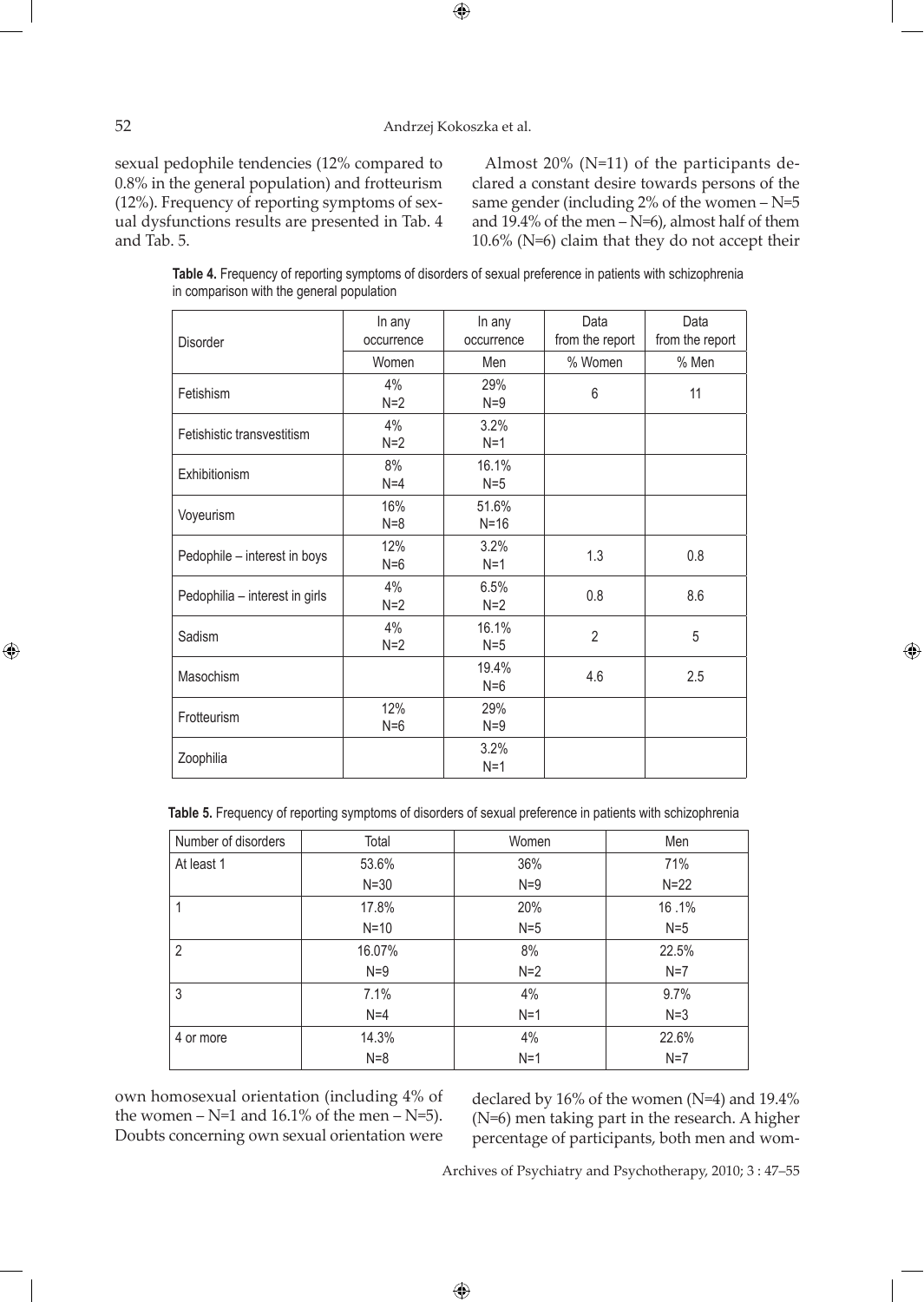en stated interest of homosexual form of intercourse as "sometimes." Answers indicating egodystonic orientation were declared by 4% female patients and almost 10% men. Results showing sexual orientation of participants are shown in Tab. 6.

**Discussion**

Research results have to be interpreted cautiously, bearing in mind their pilot character and an unrepresentative group, as well as the method used which disables a precise diagnostic cri-

| Orientation              | Total    | Women | Men   |
|--------------------------|----------|-------|-------|
| Homosexual desire        | 19.6%    | 20%   | 19.4% |
|                          | $N = 11$ | $N=5$ | $N=6$ |
| Ego-dystonic orientation | 10.7%    | 4%    | 16.1% |
|                          | $N=6$    | $N=1$ | $N=5$ |
| Doubts concerning        | 17.8%    | 16%   | 19.4% |
| sexual orientation       | $N = 10$ | $N=4$ | $N=6$ |

**Table 6.** Frequency of reporting symptoms of sexual desire to the persons of the same sex and ego-dystonic orientation in patients with schizophrenia

teria assessment by a doctor. Research anonymity ensured intimacy and protected from shame from people who would learn about the patient's sexual disorders. Most of all, it protected participants from any actions that may have been taken against the ones who admitted having features of sexual disorders which involve violence (pedophilia, frotteurism, voyeurism).

⊕

The results show that among patients with schizophrenia, less than a half of the participants remained in a partnership relation in the last 6 months, out of whom only one fourth was living with their partner at that time. It seems to confirm a thesis that mentally ill people have more difficulties in initiating and maintaining interpersonal relations and fulfilling their sexual needs in the relations. At the same time, participants living with a partner indicated sexual dysfunctions more often, which most probably is connected with real possibility of fulfilling sexual needs.

The results on frequency of occurrence symptoms of sexual dysfunctions in schizophrenia gained with the questionnaire, considerably outnumber data from the healthy population. At a level of statistical tendency, a conclusion can be drawn that women declare occurrence of sexual dysfunction symptoms more often, reporting lack or loss of sexual desire, orgasmic dysfunction during intercourse and dyspareunia. Similarly in men – most common dysfunctions are the ones which are the biggest clinical problem in the general population, however a general frequency of occurring dysfunctions in the group of patients is higher, compared to general population data.

Interpreting results connected with gender identity disorder, one has to bear in mind that comorbidity of schizophrenia and transsexualism (reported by 4% of women and 3.2% men) is a unique phenomenon, so the results should be connected with the specific character of schizophrenia and disorientation it causes in perceiving oneself, including own body and psychic gender.

Disorders of sexual preference in the general population are a relatively weakly researched phenomenon, therefore difficulties in relating the presented results to frequency of such disorders in the general population do appear. In one of the very few presented reports, including all subsequent 120 men (88 men with disorders of sexual preference and 32 with related disorders, treated in an outpatient setting), in 5 patients (4.1%) there was a psychosis present in their lives [29]. This sample is obviously unrepresentative, but a percentage of patients with psychosis is higher than in the general population, which suggests a possibility of certain connections between schizophrenia and disorders of sexual preference.

A similar view was expressed by authors of sexual criminals with schizophrenia typology, who distinguished a group of people who had a disorder of sexual preference before the beginning of psychosis [30]. Results of the quoted re-

Archives of Psychiatry and Psychotherapy, 2010; 3 : 47–55

 $\bigoplus$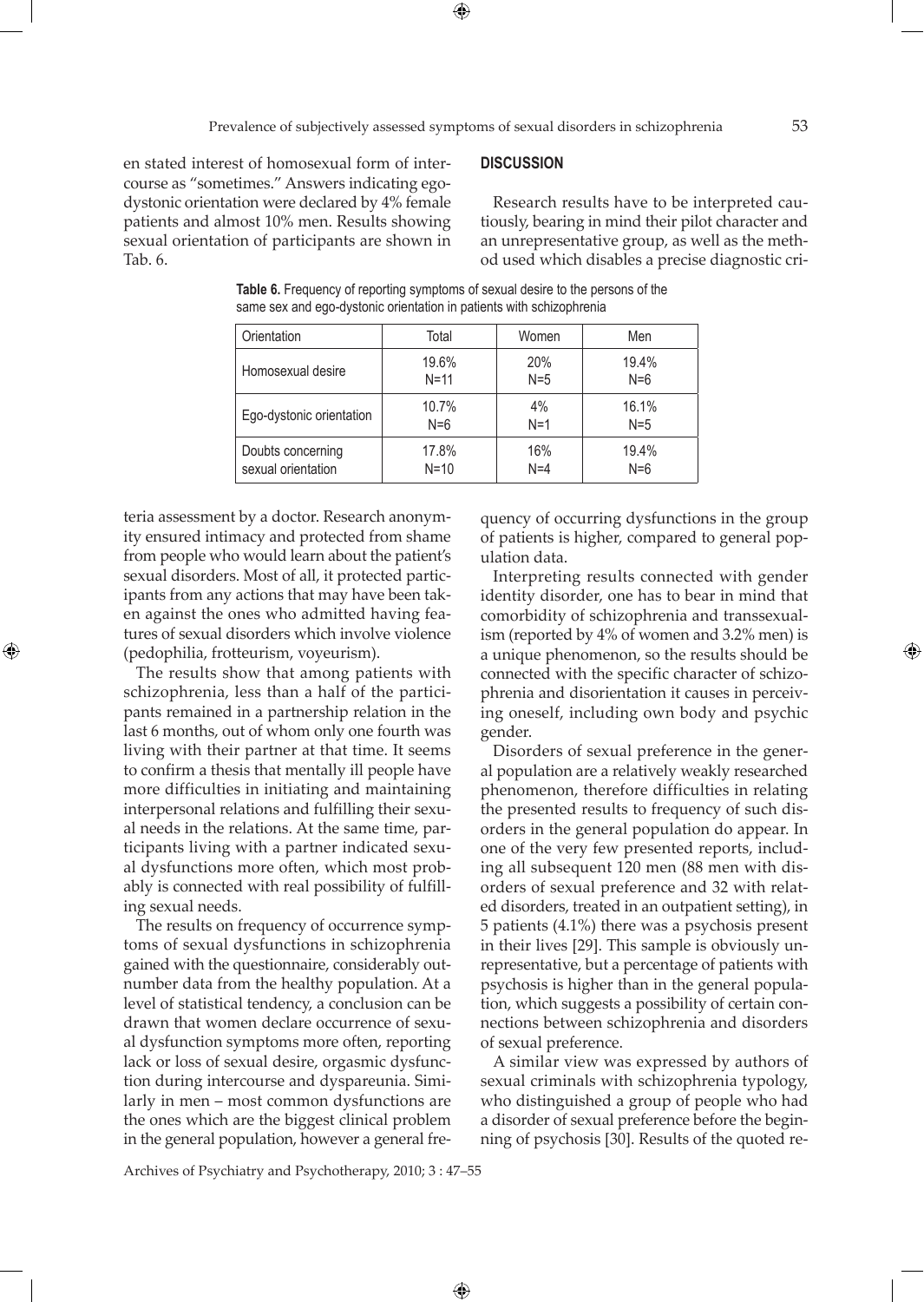⊕

search need to be interpreted with a special care due to limited group, anonymity during data collection and a possible influence of psychotic experience on the answers. An assumption can be made that securing a full anonymity in the research had a positive influence on honesty of the answers concerning commonly negatively assessed needs and tendencies. It was important especially in case of disorders of sexual preference, which are often realised with an interference with other people's integrity. If this interpretation was acknowledged to be true, then taking into consideration widely accessible data on frequent cognitive processes disorders in people with schizophrenia causing possible difficulties in an interpersonal functioning, one can suppose that they can also have an influence on psychosexual development. Difficulties in satisfactory fulfilment of sexual needs in a proper development period can increase a risk of sexual preference and identification disorders, making satisfactory sexual relation more difficult. Awareness of disordered preferences can be one of the reasons of not searching for sexological help, which is most probably caused by fear of consequences of revealing them (e.g. treating disorders of sexual preferences as symptoms of psychosis or negative therapist's assessment etc). Differences present in a group of women and men seem to confirm views of more frequent occurrence of these disorders in the male population, although in the questioned group, the number of women admitting to these behaviours was surprisingly high (especially in cases of frotteurism and voyeurism).

In the results, a clear difference can be noticed, concerning homoerotic tendencies. In the investigated group, 4% of the women and 3.2% of the men declared sexual desire to persons of the same sex. In comparison with the data gathered by Lew-Starowicz where 0.5% of the women and 2.7% men declared exclusively homosexual orientation, there are clear differences in the group of women studied.

Studying aetiology of sexual disorders in a group of patients with diagnosed schizophrenia, factors connected with the illness have to be taken into account – deficits, autism, withdrawing from social relations, psychomotor efficiency reduction and the fact that mentally ill persons have less possibilities of making interpersonal relations. Considering reasons of sexual disorders one should not forget about the possible coexistence of other somatic illnesses and addictions. Taking into consideration the fact that satisfaction from sexual life is a crucial element of general well-being and satisfactory sexual relations can be an important factor of stable emotional relations, further studying of the causes and frequency of sexual dysfunction and symptoms of disorders of sexual preference and orientation disorders as well as ego-dystonic orientation, seem justifiable.

### **Conclusions**

A very high frequency of subjectively assessed symptoms of sexual disorders in patients with schizophrenia indicates that their assessment should be a part of every psychiatric examination and should there be such a need – a subject of therapy.

A verification of the obtained results on a larger and more representative group of patients with schizophrenia is suggested.

Study anonymity makes it possible to gain data on the occurrence of tendencies characteristic for symptoms of disorders of sexual preference, including those whose realisation is connected with using violence – they should be discussed in psychoeducation.

## **References**

 $\bigoplus$ 

- 1. Pinderhughes CA, Barrabee Grace E, Reyna LJ. Psychiatric disorders and sexual functioning. Am. J. Psychiatry 1972, 128: 1276–1283.
- 2. Rozan GH, Tuchin T, Kurland ML. Some implications of sexual activity for mental illness. Mental Hygience 1971, 55: 318–323.
- 3. Skopec HM, Rosenberg SD, Trucker GJ. Sexual behaviour in schizophrenia. Medical Aspects of Human Sexuality 1976, 10: 32–48.
- 4. Sadow D, Corman A. Teaching a human sexuality course to psychiatric patients: The process, pitfalls and rewards. Sexuality and Disability 1983, 6: 47–53.
- 5. Buddeberg C, Furrer H, Limbacher B. Sexuelle chwierigkeiten ambulant behandelter. Schizophrener. Psychiatrische Praxis 1988, 15: 187–191.

Archives of Psychiatry and Psychotherapy, 2010; 3 : 47–55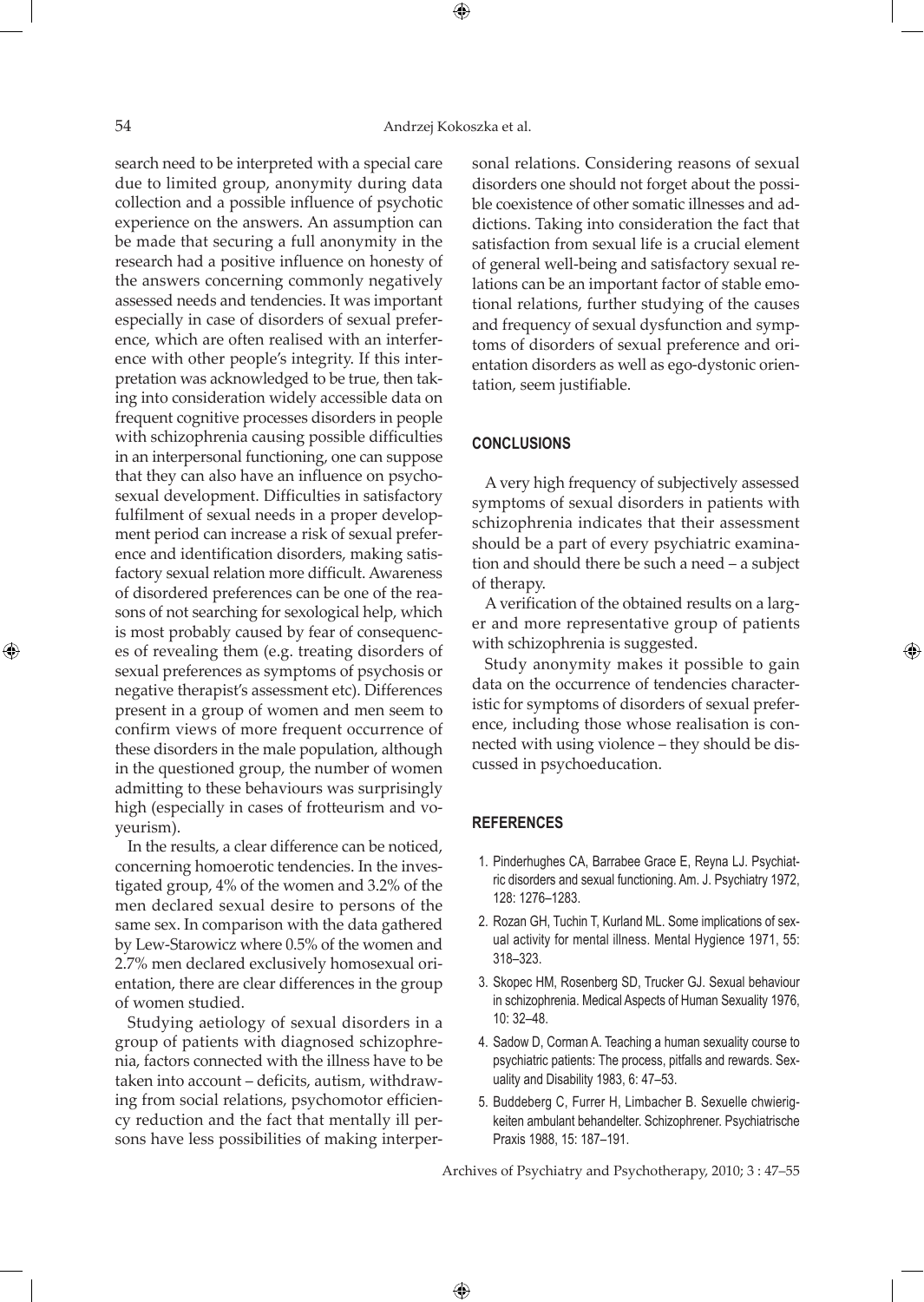$\bigoplus$ 

- 6. Baggaley M. Sexual dysfunction in schizophrenia: focus of recent evidence. Hum. Psychopharmacol. 2008, 23: 201–209.
- 7. Rowlands P. Schizophrenia and sexuality. Sex Marital Ther. 1995, 10: 47–61.
- 8. Burns T, Fioritti A, Holloway F, Malm U, Rossler W. Case management and assertive community treatment in Europe. Psychiatric Services 2001, 52: 32–35.
- 9. McCann E. The expression of sexuality in people with psychosis: breaking the taboos. Journal of Advanced Nursing 2000, 32: 132–138.
- 10. Volman L, Landeen J. Uncovering the sexual self in people with schizophrenia. Journal of Psychiatric and Mental Health Nursing 2007, 14: 411–417.
- 11. Aizenberg D, Zemishlany Z, Dorfmag-Etrog P, Weizman A. Sexual dysfunction in male schizophrenic patients. J. Clin. Psychiatry 1995, 56: 137–141.
- 12. Bitter I, Basson BR, Dossenbach MR. Antipsychotic treatment and sexual functioning in first-time neuroleptic-treated schizophrenic patients. Int. Clin. Psychiatry 2005, 20: 19–21.
- 13. Gabay PM, Fernandez Bruno M, Roldan E. Sexual behavior in patients with schizophrenia: a review of the literature and survey in patients attending a rehabilitation program. Vertex 2006, 17: 136–144.
- 14. Fleischacker WW, Meise U, Gunther V, Kurz M. Compliance with antipsychotic drug treatment: influence and side effects. Acta Psychiatrica Scandinavica Suppl., 1994, 382: 11–15.

⊕

- 15. Perkins DO. Predictors of noncompliance in patients with schizophrenia. J. Clin. Psychiatry 2002, 63: 1121–1128.
- 16. Knegtering H, Blijd C, Boks MPM. Sexual dysfunctions and prolactine levels in patients using classical antipsychotics, risperidone or olanzapine. Schizoph. Res. 1999, 36: 355–356.
- 17. Shaker RI, DiMascio A. Endocrine effects of psychotropic drugs: VI male sexual function. Connecticut Medicine 1968, 32: 847–848.
- 18. Kelly DL, Conley RR. Sexuality and Schizophrenia: A review. Schizophrenia Bulletin 2004, 30: 767–779.
- 19. Segraves RT. Effects of psychotropic drugs on human erection and ejaculation. Arch. Gen. Psychiatry 1989, 46: 275–284.
- 20. MacDonald S, Halliday J, Mac Ewan T, Sharkey V, Farrington S, Wall S, McCreadie RG. Nithsdale Schizophrenia Surveys 24: Sexual dysfunction. Case control studies. British Journal of Psychiatry 2003, 182: 50–56.
- 21. Haddad PM, Wieck A. Antipsychotic-induced hyperprolactinemia: mechanisms, clinical features and management. Drugs 2004, 64: 2291–2314.
- 22. Bobes J, Garca-Portilla MP, Rejas J. Frequency of sexual dysfunction and other reproductive side effects in patientss with schizophrenia treated with risperidone, olanzapine, quetiapine, or haloperidol: results of the EIRE study. Journal of Sexual and Marital Therapy 2003, 29: 125–147.
- 23. Dossenbach M, Dyachkova Y, Pirildar S, et al. Effects of atypical and typical antipsychotic treatments on sexual function in patients with schizophrenia: 12-month results from the Intercontinental Schizophrenia Outpatient Health Outcomes (IC-SOHO) study. Eur. Psychiatry 2006, 21: 251–258.
- 24. Kelly DL, Conley RR. A randomized double-blind 12-week study of quetiapine, risperidone or fluphenazine on sexual functioning in people with schizophrenia. Psychoneuroendocrinology 2006, 31: 340–346.
- 25. Kasperek-Zimowska B, Brodniak WA, Sarol-Kulka A. Zaburzenia seksualne w schizofrenii – przegląd badań. Psychiatria Polska 2008, 42: 97–105.
- 26. Lew-Starowicz L. Raport: Życie seksualne Polaków. Przegląd Menopauzalny 2002, 4: 64–73.
- 27. Kokoszka A, Jodko A, Czernikiewicz W, Bilejczuk A. Kwestionariusz Seksuologiczny do badań przesiewowych: założenia i trafność. Psychiatria Polska, praca wysłana do druku.
- 28. Abd El Aal M, Jodko A, Kokoszka A. Ocena korzystania z treści seksualnych dostępnych w internecie przez osoby cierpiące na schizofrenię. Doniesienie wstępne z anonimowych badań kwestionariuszowych. Seksuologia Polska 2008, 6: 21–25.
- 29. Kafka MP, Hennen J A. DSM-IV Axis I Comorbidity Study of Males (n=120) With Paraphilias and Paraphilia-Related Disorders. Sex Abuse 2002, 14: 349–366.
- 29. Drake CR, Pathe M. Understanding sexual offending in schizophrenia. Crim Behav Mental Health 2004, 14: 108–120.

Archives of Psychiatry and Psychotherapy, 2010; 3 : 47–55

 $\bigoplus$